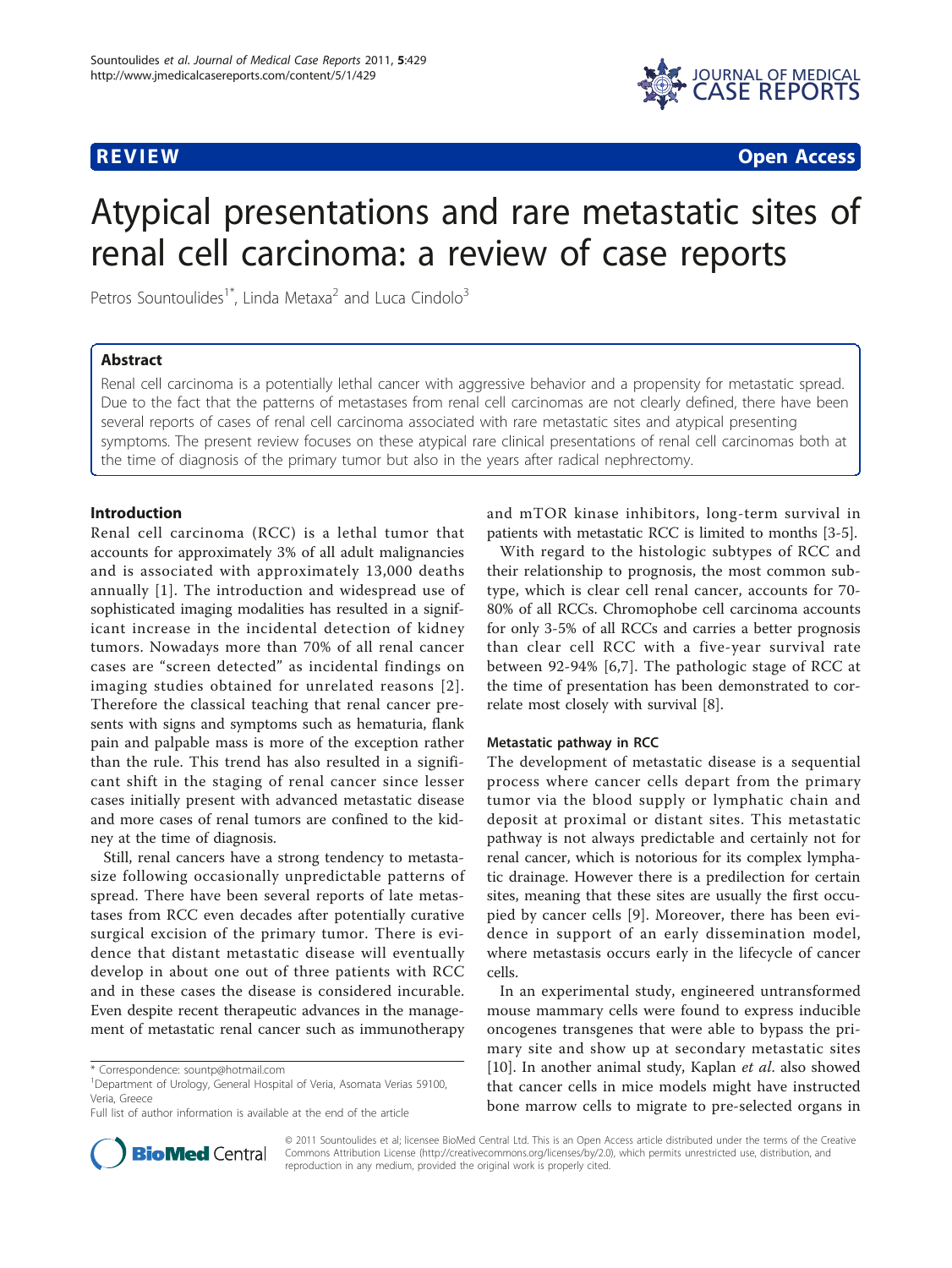order to establish a hospitable environment. This event preceded the appearance of cancer cells by four to six days and micrometastatic colonies formed five days later [[11\]](#page-6-0). These studies might explain the unpredictable metastatic pattern of renal tumors and account for the late appearance of metastatic disease in organs and sites that are considered outside of the "usual" metastatic pathway of RCC.

# Rare metastatic sites of renal cell cancer

A Medline/PubMed search for articles in English (mostly case series and case reports) on rare metastatic sites of renal carcinomas was performed. In our search we considered as rare all sites that were anatomically distal to the kidney and outside the considered usual chain of metastatic spread of renal tumors. For that reason we excluded all sites of common metastases from renal tumors, including the lungs, adrenals, intestines and brain and most intra-abdominal organs, and only included rare metastatic sites outside the abdomen.

# Head and neck

RCC is the third most frequent neoplasm to metastasize to the head and neck region preceded only by breast and lung cancer. Despite being reported infrequently, head and neck region metastases may be linked to RCC in up to 15% of cases [[12\]](#page-6-0). The nose and paranasal sinuses are most commonly affected, followed by the oral cavity.

# **Orbit**

Ocular metastases from RCCs are extremely rare. During the last five years only 19 cases have been reported. Ocular metastases are more likely to involve the iris, ciliary body and choroids, although eyelid, lacrimal sac and orbital metastases have also been described [[13-16](#page-6-0)]. Among those 19 cases, 13 involved men and only three involved women. In three cases there was no mention of the gender. The mean age at initial diagnosis was 50 years. In seven cases the eye or orbital metastasis was the first manifestation of a previously unknown RCC, while in 10 cases there was a history of nephrectomy for RCC (one month to 17 years before the diagnosis of the ocular metastatic lesion). In two cases there was no mention of the previous medical history. The patients presented with several symptoms depending on the localization of the tumor, such as proptosis, diplopia, eye vision difficulties, cataract, upper lid tumor, and epiphora. The final diagnosis occurred after excision biopsy which revealed metastatic RCC. In Table [1](#page-2-0) all cases with metastases to the orbit are presented in detail.

# Parotid gland

Major salivary gland metastases from distant primary tumors are very uncommon. Parotid metastatic lesions may originate from hepatocellular carcinoma, squamous cell carcinoma, melanoma, retinoblastoma, carcinoma of the breast, urachus, prostate, stomach, lungs or kidneys. An extensive literature search revealed a total of 26 cases of RCC metastatic to the parotid gland. In 14 of these patients, parotid metastasis was the initial sign of the kidney tumor. In the other 12 cases, parotid metastasis occurred after nephrectomy for RCC, at a time interval ranging from months to years [[17-22](#page-6-0)].

To the best of our knowledge, the longest interval from nephrectomy to solitary parotid metastasis was 10 years. The most common presenting symptom was the presence of a palpable parotid mass, while in one case facial paralysis was the presenting symptom. In all cases fine-needle aspiration (FNA) biopsy was diagnostic. Some cases are presented in detail in Table [2\[](#page-3-0)[17-26\]](#page-6-0).

With regard to solitary submaxillary gland metastasis from RCC, we were able to retrieve three cases. These involved an 83-year-old man where metastatic tumor presented 10 years after primary treatment; a 52- yearold woman with a growing mass at the base of her tongue (minor salivary gland) and no known history of renal cancer and a 61-year-old patient who presented seven years after primary treatment, with metastasis to both the submandibular glands and the thyroid [[26,27](#page-6-0)].

# Nasal and paranasal cavities

The nose is another very uncommon site for metastatic RCC. Approximately 50 cases of nasal recurrences of RCC have been reported in the literature. The maxillary sinuses are the paranasal sinuses most commonly afflicted by metastatic tumors to the sinonasal region, followed in frequency by the ethmoid, frontal, and sphenoid, while there is only one reported case of an isolated metastasis to the nasal septum.

Tumor involvement of the paranasal sinuses and nasal fossae appears to occur via the hematogenous route through the Batson's paravertebral venous plexus. This is an anastomotic network of avalvular veins surrounding the bone marrow and vertebras, connected with pelvic, intercostal, azygos and cava veins, therefore allowing tumor seeding in both a caudal direction toward the pelvis and a cranial direction to the calotte. Increased intra-abdominal or intrathoracic pressure causes an increased flow to the paravertebral plexus, from which venous sinuses in the calotte, and retrogradely the pterygoid plexus, are reached before arriving at the paranasal sinuses. This theory explains how tumor cells may escape the pulmonary capillary filter and how renal, pulmonary, genitourinary, or breast tumors can metastasize into the paranasal sinuses [[28\]](#page-7-0).

The most frequent patients' complaints were nasal obstruction, swelling and pain, although epistaxis is the most alarming symptom because of the high vascular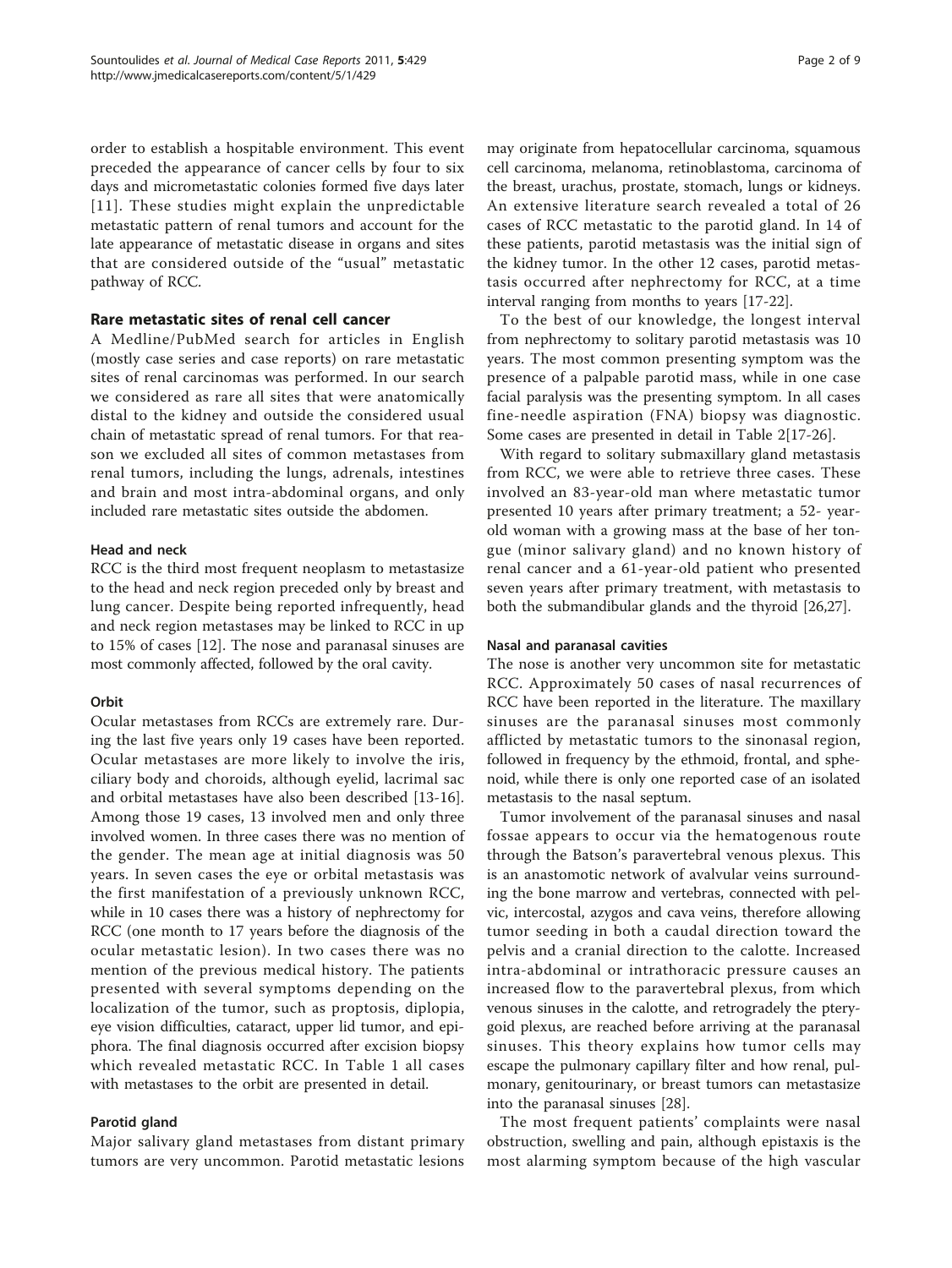<span id="page-2-0"></span>

|  |  |  |  |  | Table 1 Cases of RCC metastases to the orbit |  |  |  |
|--|--|--|--|--|----------------------------------------------|--|--|--|
|--|--|--|--|--|----------------------------------------------|--|--|--|

| Eye vision<br>m/54<br>Uvea<br>36<br>Nephrectomy<br>no<br>problem<br>Bilateral lacrimal<br><b>NA</b><br><b>NA</b><br><b>NA</b><br><b>NA</b><br><b>NA</b><br>gland<br>Choroidal and<br>Left orbital<br>m/43<br>12<br>Nephrectomy<br>$\overline{\phantom{a}}$<br>no<br>conjunctival<br>pain<br><b>NA</b><br>Choroidal, ocular,<br>Nephrectomy<br>96<br>Cataract<br>no<br>$\overline{\phantom{a}}$<br>extraocular,<br>vitreous<br>m/52<br>24<br>Eye vision<br>Choroidal<br>Nephrectomy<br>Lung<br>no<br>problem<br>Nephrectomy/<br>Eyelid<br><b>NA</b><br>Upper lid<br>m/63<br>Lung<br>no<br>chemotherapy<br>tumor<br>m/58<br>Inferior rectus<br>Metastasis first<br>Proptosis<br>yes<br>J.<br>muscle<br>and<br>diplopia<br>f/NA<br>Lacrimal sac<br><b>NA</b><br><b>NA</b><br>Nephrectomy<br>Epiphora<br>Orbit<br>m/73<br>Nephrectomy<br>204<br>Epistaxis<br>Nasal cavity,<br>no<br>ethmoidal<br>sinus<br>Iris<br><b>NA</b><br><b>NA</b><br>m/67<br>Nephrectomy<br>no<br>Orbit<br><b>NA</b><br>m/58<br>Metastasis first<br>yes<br>f/23<br>Orbit<br>Nephrectomy<br><b>NA</b><br>one<br>no<br>i,<br>f/60<br>Orbit<br>Metastasis first<br>Proptosis<br>$\overline{\phantom{a}}$<br>yes<br>m/69<br>Orbit<br>Metastasis first<br>Proptosis<br>$\overline{\phantom{a}}$<br>÷,<br>yes<br>m/66<br>Eyelid<br>Nephrectomy<br>15<br><b>NA</b><br>Lung, skin,<br>no<br>brain<br><b>NA</b><br>m/47<br>Eyelid<br>Nephrectomy<br>33<br>Abdomen,<br>no<br>skin, lung<br>m/59<br>Retroocular<br>Metastasis first<br>Proptosis<br>yes<br>and<br>diplopia<br>Conjuctival<br>Metastasis first<br>m/72<br>Ulcerated<br>yes<br>lesion<br>Orbit<br>Metastasis first<br>m/70<br>Cataract<br>yes | <b>Patient sex</b><br>age at<br>diagnosis | Location | <b>Treatment of</b><br>primary<br>tumor | Interval between diagnosis of<br>primary tumor and metastasis<br>(months) | Diagnosis of metastasis<br>before primary<br>treatment | Presenting<br>symptoms | <b>Metastases</b><br>to other sites |
|---------------------------------------------------------------------------------------------------------------------------------------------------------------------------------------------------------------------------------------------------------------------------------------------------------------------------------------------------------------------------------------------------------------------------------------------------------------------------------------------------------------------------------------------------------------------------------------------------------------------------------------------------------------------------------------------------------------------------------------------------------------------------------------------------------------------------------------------------------------------------------------------------------------------------------------------------------------------------------------------------------------------------------------------------------------------------------------------------------------------------------------------------------------------------------------------------------------------------------------------------------------------------------------------------------------------------------------------------------------------------------------------------------------------------------------------------------------------------------------------------------------------------------------------------------------------------------------------------------------------------------------------------------------------|-------------------------------------------|----------|-----------------------------------------|---------------------------------------------------------------------------|--------------------------------------------------------|------------------------|-------------------------------------|
|                                                                                                                                                                                                                                                                                                                                                                                                                                                                                                                                                                                                                                                                                                                                                                                                                                                                                                                                                                                                                                                                                                                                                                                                                                                                                                                                                                                                                                                                                                                                                                                                                                                                     |                                           |          |                                         |                                                                           |                                                        |                        |                                     |
|                                                                                                                                                                                                                                                                                                                                                                                                                                                                                                                                                                                                                                                                                                                                                                                                                                                                                                                                                                                                                                                                                                                                                                                                                                                                                                                                                                                                                                                                                                                                                                                                                                                                     |                                           |          |                                         |                                                                           |                                                        |                        |                                     |
|                                                                                                                                                                                                                                                                                                                                                                                                                                                                                                                                                                                                                                                                                                                                                                                                                                                                                                                                                                                                                                                                                                                                                                                                                                                                                                                                                                                                                                                                                                                                                                                                                                                                     |                                           |          |                                         |                                                                           |                                                        |                        |                                     |
|                                                                                                                                                                                                                                                                                                                                                                                                                                                                                                                                                                                                                                                                                                                                                                                                                                                                                                                                                                                                                                                                                                                                                                                                                                                                                                                                                                                                                                                                                                                                                                                                                                                                     |                                           |          |                                         |                                                                           |                                                        |                        |                                     |
|                                                                                                                                                                                                                                                                                                                                                                                                                                                                                                                                                                                                                                                                                                                                                                                                                                                                                                                                                                                                                                                                                                                                                                                                                                                                                                                                                                                                                                                                                                                                                                                                                                                                     |                                           |          |                                         |                                                                           |                                                        |                        |                                     |
|                                                                                                                                                                                                                                                                                                                                                                                                                                                                                                                                                                                                                                                                                                                                                                                                                                                                                                                                                                                                                                                                                                                                                                                                                                                                                                                                                                                                                                                                                                                                                                                                                                                                     |                                           |          |                                         |                                                                           |                                                        |                        |                                     |
|                                                                                                                                                                                                                                                                                                                                                                                                                                                                                                                                                                                                                                                                                                                                                                                                                                                                                                                                                                                                                                                                                                                                                                                                                                                                                                                                                                                                                                                                                                                                                                                                                                                                     |                                           |          |                                         |                                                                           |                                                        |                        |                                     |
|                                                                                                                                                                                                                                                                                                                                                                                                                                                                                                                                                                                                                                                                                                                                                                                                                                                                                                                                                                                                                                                                                                                                                                                                                                                                                                                                                                                                                                                                                                                                                                                                                                                                     |                                           |          |                                         |                                                                           |                                                        |                        |                                     |
|                                                                                                                                                                                                                                                                                                                                                                                                                                                                                                                                                                                                                                                                                                                                                                                                                                                                                                                                                                                                                                                                                                                                                                                                                                                                                                                                                                                                                                                                                                                                                                                                                                                                     |                                           |          |                                         |                                                                           |                                                        |                        |                                     |
|                                                                                                                                                                                                                                                                                                                                                                                                                                                                                                                                                                                                                                                                                                                                                                                                                                                                                                                                                                                                                                                                                                                                                                                                                                                                                                                                                                                                                                                                                                                                                                                                                                                                     |                                           |          |                                         |                                                                           |                                                        |                        |                                     |
|                                                                                                                                                                                                                                                                                                                                                                                                                                                                                                                                                                                                                                                                                                                                                                                                                                                                                                                                                                                                                                                                                                                                                                                                                                                                                                                                                                                                                                                                                                                                                                                                                                                                     |                                           |          |                                         |                                                                           |                                                        |                        |                                     |
|                                                                                                                                                                                                                                                                                                                                                                                                                                                                                                                                                                                                                                                                                                                                                                                                                                                                                                                                                                                                                                                                                                                                                                                                                                                                                                                                                                                                                                                                                                                                                                                                                                                                     |                                           |          |                                         |                                                                           |                                                        |                        |                                     |
|                                                                                                                                                                                                                                                                                                                                                                                                                                                                                                                                                                                                                                                                                                                                                                                                                                                                                                                                                                                                                                                                                                                                                                                                                                                                                                                                                                                                                                                                                                                                                                                                                                                                     |                                           |          |                                         |                                                                           |                                                        |                        |                                     |
|                                                                                                                                                                                                                                                                                                                                                                                                                                                                                                                                                                                                                                                                                                                                                                                                                                                                                                                                                                                                                                                                                                                                                                                                                                                                                                                                                                                                                                                                                                                                                                                                                                                                     |                                           |          |                                         |                                                                           |                                                        |                        |                                     |
|                                                                                                                                                                                                                                                                                                                                                                                                                                                                                                                                                                                                                                                                                                                                                                                                                                                                                                                                                                                                                                                                                                                                                                                                                                                                                                                                                                                                                                                                                                                                                                                                                                                                     |                                           |          |                                         |                                                                           |                                                        |                        |                                     |
|                                                                                                                                                                                                                                                                                                                                                                                                                                                                                                                                                                                                                                                                                                                                                                                                                                                                                                                                                                                                                                                                                                                                                                                                                                                                                                                                                                                                                                                                                                                                                                                                                                                                     |                                           |          |                                         |                                                                           |                                                        |                        |                                     |
|                                                                                                                                                                                                                                                                                                                                                                                                                                                                                                                                                                                                                                                                                                                                                                                                                                                                                                                                                                                                                                                                                                                                                                                                                                                                                                                                                                                                                                                                                                                                                                                                                                                                     |                                           |          |                                         |                                                                           |                                                        |                        |                                     |
|                                                                                                                                                                                                                                                                                                                                                                                                                                                                                                                                                                                                                                                                                                                                                                                                                                                                                                                                                                                                                                                                                                                                                                                                                                                                                                                                                                                                                                                                                                                                                                                                                                                                     |                                           |          |                                         |                                                                           |                                                        |                        |                                     |
|                                                                                                                                                                                                                                                                                                                                                                                                                                                                                                                                                                                                                                                                                                                                                                                                                                                                                                                                                                                                                                                                                                                                                                                                                                                                                                                                                                                                                                                                                                                                                                                                                                                                     |                                           |          |                                         |                                                                           |                                                        |                        |                                     |

f: female; m: male; NA: not available

stroma of these metastatic deposits. The high vasculature of RCC resulting in bleeding is probably caused by the fact that the von Hippel-Lindau gene mutation causes upregulation of hypoxia-induced factor  $1\alpha$ , which in turn leads to angiogenesis through vascular endothelial growth factor upregulation. In cases of uncontrollable bleeding, immediate surgical removal is mandatory [\[29\]](#page-7-0).

In 15 of these cases there was no known history of renal mass, while the rest of the patients had previously undergone nephrectomy at a time interval ranging from eight to 18 years prior to the diagnosis of the metastatic lesion to the nasal or paranasal cavities. In the majority of the cases there were also synchronous metastases to other parts of the body like small intestine, lungs and thyroid glands. The definitive diagnosis (Table [3](#page-3-0)) was

based on pathology of the lesion, supplemented by imaging studies (computed tomography and magnetic resonance imaging (MRI)) [[30](#page-7-0)-[33\]](#page-7-0).

#### Tongue and tonsils

The tongue is a frequent target for RCC metastasis although isolated spread to the floor of the mouth is rare. Lesions in the tongue or floor of the mouth can cause severe pain, bleeding, difficulty eating and even complete oral obstruction. Unfortunately, oral cavity metastasis from RCC is usually a manifestation of widespread disease [[34](#page-7-0)]. The literature review revealed 28 cases of RCC metastatic to the tongue. Out of these, only five cases presented initially with tongue metastases before the primary diagnosis of RCC [\[35,36\]](#page-7-0).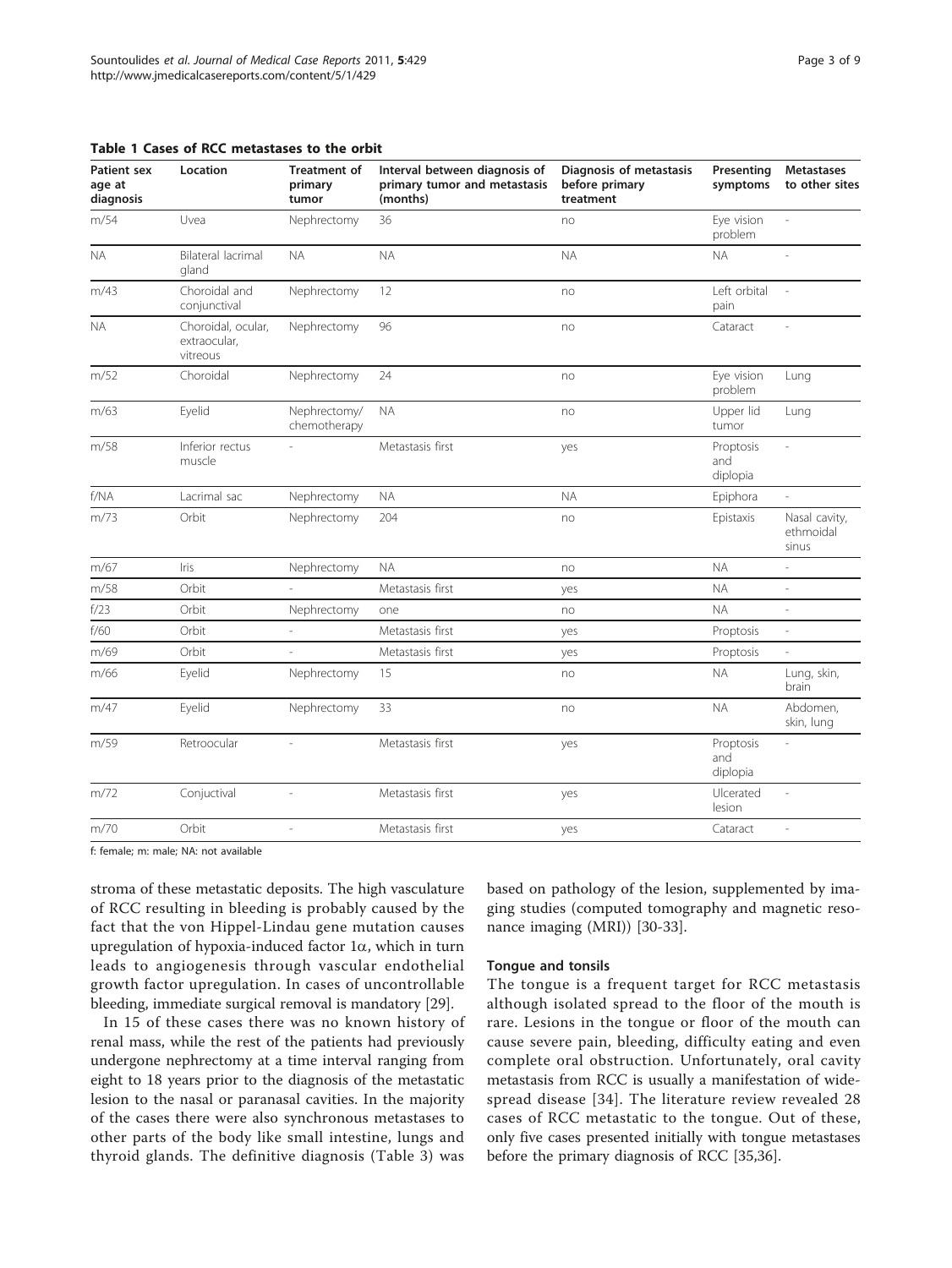| Patient sex and<br>age at diagnosis | Location                | <b>Treatment of</b><br>primary tumor | Interval between diagnosis of primary<br>tumor and metastasis (months) | Diagnosis of metastasis<br>before primary treatment | Presenting<br>symptoms                |
|-------------------------------------|-------------------------|--------------------------------------|------------------------------------------------------------------------|-----------------------------------------------------|---------------------------------------|
| <b>NA</b>                           | parotid gland           | <b>NA</b>                            | <b>NA</b>                                                              | <b>NA</b>                                           | facial nerve palsy                    |
| f/58                                | parotid gland           |                                      | Metastasis first                                                       | yes                                                 | painless mass                         |
| f/76                                | parotid gland           | Nephrectomy                          | 108                                                                    | no                                                  | painless mass                         |
| f/62                                | parotid gland           | Nephrectomy                          | 60                                                                     | no                                                  | painless mass                         |
| <b>NA</b>                           | parotid gland           | <b>NA</b>                            | <b>NA</b>                                                              | <b>NA</b>                                           | painless mass                         |
| <b>NA</b>                           | parotid gland           | <b>NA</b>                            | <b>NA</b>                                                              | <b>NA</b>                                           | painless mass                         |
| <b>NA</b>                           | parotid gland           | Nephrectomy                          | <b>NA</b>                                                              | no                                                  | painless mass                         |
| <b>NA</b>                           | parotid gland           | Nephrectomy                          | 120                                                                    | no                                                  | painless mass                         |
| <b>NA</b>                           | parotid gland           | Nephrectomy                          | 24                                                                     | <b>NA</b>                                           | painless mass                         |
| m/66                                | parotid gland           | Nephrectomy                          | 18                                                                     | <b>NA</b>                                           | painless mass                         |
| m/69                                | parotid gland           | Nephrectomy                          | 24                                                                     | no                                                  | painless mass                         |
| f/59                                | parotid gland           | Nephrectomy                          | 120                                                                    | no                                                  | painless mass                         |
| f/61                                | parotid gland           | $\overline{\phantom{a}}$             | Metastasis first                                                       | yes                                                 | painless mass                         |
| m/83                                | submaxillary<br>gland   | Nephrectomy                          | 120                                                                    | no                                                  | <b>NA</b>                             |
| f/52                                | minor salivary<br>gland |                                      | Metastasis first                                                       | yes                                                 | <b>NA</b>                             |
| f/61                                | submandibular<br>glands | Nephrectomy                          | 84                                                                     | no                                                  | Painless<br>submandibular<br>swelling |

<span id="page-3-0"></span>Table 2 Cases of RCC metastases to the salivary glands

f: female; m: male; NA: not available

As in most cases with distal metastases, prognosis for patients with lingual metastasis from RCC is poor. Treatment of tongue metastasis is usually palliative and aims to provide patient comfort by means of pain relief while preventing bleeding, infection and breathing difficulties. Surgical excision is recommended as palliative treatment with emphasis on preservation of tongue structure and function [\[34](#page-7-0)-[42](#page-7-0)].

|  |  |  | Table 3 RCC metastases to the nasal and paranasal regions |  |  |  |  |  |  |
|--|--|--|-----------------------------------------------------------|--|--|--|--|--|--|
|--|--|--|-----------------------------------------------------------|--|--|--|--|--|--|

| Sex/age at<br>diagnosis | Location           | <b>Treatment of</b><br>primary tumor | Interval between diagnosis of<br>primary tumor and metastasis | Diagnosis of metastasis<br>before primary treatment | Presenting<br>symptoms            | Metastases to<br>other sites |
|-------------------------|--------------------|--------------------------------------|---------------------------------------------------------------|-----------------------------------------------------|-----------------------------------|------------------------------|
| f/65                    | Nasal              | Nephrectomy                          | 17 years                                                      | no                                                  | epistaxis                         | Thyroid, small<br>intestine  |
| m/58                    | Maxillary<br>Sinus | Nephrectomy                          | 11 years                                                      | no                                                  | lasting nasal<br>obstruction      | Lung                         |
| f/69                    | Nasal              | Nephrectomy                          | <b>NA</b>                                                     | no                                                  | <b>NA</b>                         | Lung                         |
| f/60                    | Maxillary<br>Sinus | Nephrectomy                          | 10 years                                                      | no                                                  | Hyposmia,<br>pain                 |                              |
| f/87                    | Maxillary<br>Sinus | Nephrectomy                          | eight years                                                   | no                                                  | epistaxis, nasal -<br>obstruction |                              |
| m/71                    | Nasal              | Nephrectomy                          | <b>NA</b>                                                     | no                                                  | epistaxis, nasal<br>obstruction   | Lung                         |
| N.A                     | Nose               |                                      | Metastasis first                                              | yes                                                 | <b>NA</b>                         |                              |
| m/73                    | Ethmoid<br>sinus   |                                      | Metastasis first                                              | yes                                                 | epistaxis                         |                              |
| N.A                     | Ethmoid<br>sinus   | Nephrectomy                          | 17 years                                                      | <b>NA</b>                                           | epistaxis, nasal<br>obstruction   |                              |
| f/45                    | Nasal<br>Septum    |                                      | <b>NA</b>                                                     | <b>NA</b>                                           | <b>NA</b>                         |                              |
| m/70                    | Nasosinusal -      |                                      | Metastasis first                                              | yes                                                 | epistaxis                         |                              |
| m/60                    | Maxillary<br>Sinus | Nephrectomy                          | six months                                                    | <b>NA</b>                                           | <b>NA</b>                         |                              |

f: female; m: male; NA: not available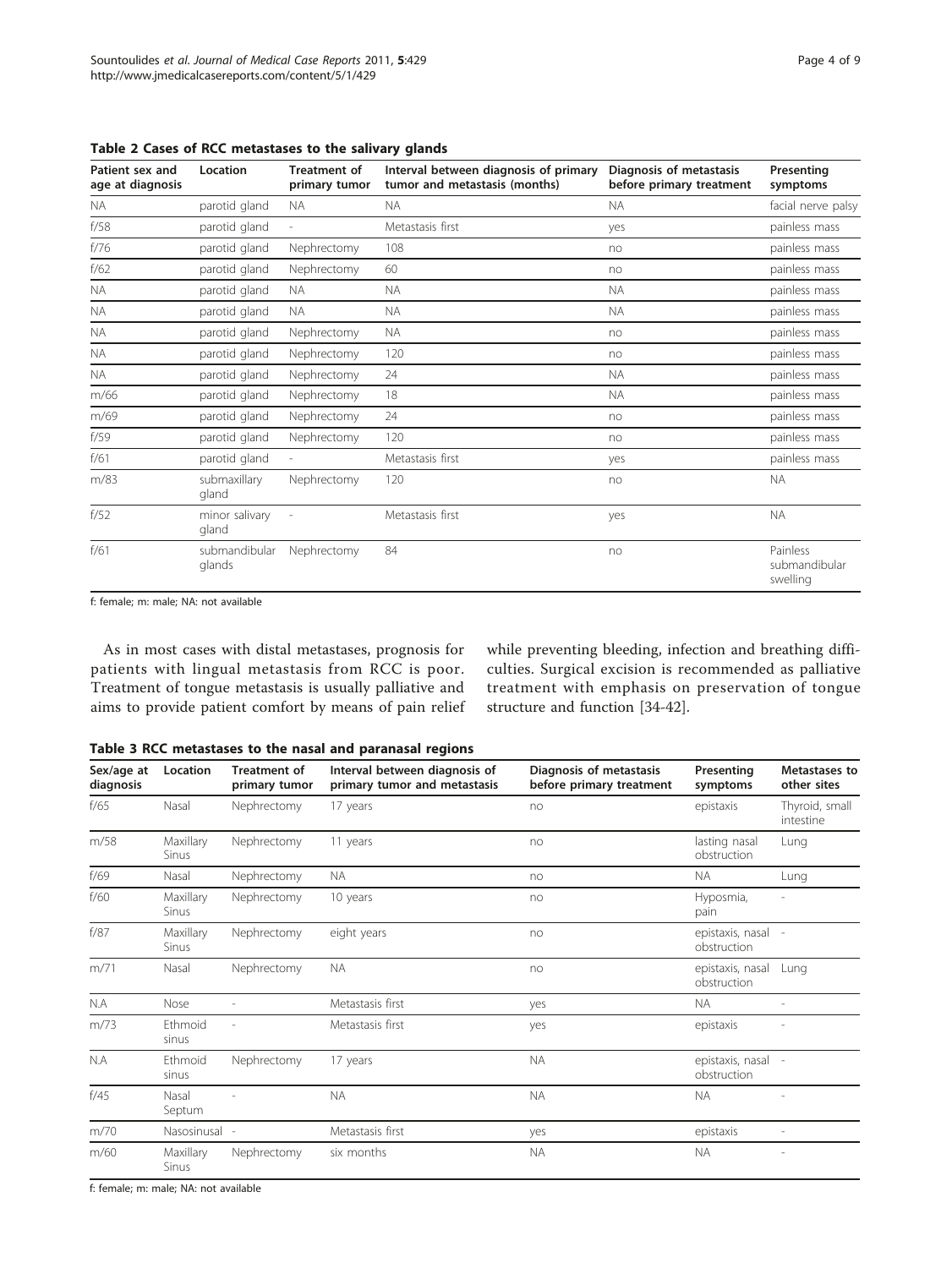To the best of our knowledge only two cases of tonsil metastases from RCC have been reported during the last five years. Both patients were men, 61- and 76 years-old respectively, with known history of RCC and previously diagnosed bone and lung metastases [\[41,42\]](#page-7-0).

# Thyroid gland

Although secondary involvement of the thyroid gland by RCC is uncommon, more than 150 cases of clinically recognized metastatic RCC to the thyroid have been reported in the English literature. Metastatic disease from the kidney to the thyroid gland can occur more than 20 years after nephrectomy, with an average time interval of approximately seven and a half years. Among them we found only five cases where metastasis to the thyroid gland was the first manifestation of RCC [[43-45\]](#page-7-0). Some cases are depicted in Table 4[[43-48\]](#page-7-0).

There are hypotheses explaining the relatively high incidence of metastases from the kidney to the thyroid gland. Although a popular theory claims that the proclivity of metastasis to the thyroid gland is related to its rich blood supply, some researchers have suggested that the abnormal thyroid gland is vulnerable to metastatic growth due to a decrease in oxygen and iodine content alteration [[49\]](#page-7-0).

Metastatic disease to the thyroid can manifest as breathing difficulties due to enlargement-swelling of the thyroid causing airway obstruction. Other symptoms include trouble or pain in swallowing, cough due to the vasogastric effect or a variety of symptoms of hypothyroidism [[50](#page-7-0)]. Diagnosis is confirmed by thyroid scintigraphy, thyroid ultrasonography, and cytology of the material obtained through FNA [\[51\]](#page-7-0).

#### Heart

Isolated metastasis of RCC to the left ventricle of the heart is considered a rare incident. Historically, up to 10% of patients with RCC have tumor thrombus

Table 4 Cases of RCC metastases only to the thyroid gland

involving the renal vein and inferior vena cava and in up to 1% tumor thrombus extends into the right atrium. Metastasis to the left ventricle as to any other organ is possible via the hematogenous route. There have been rare reports of solitary late metastasis to the heart with the right ventricle being the preferred chamber involved. Metastasis to the heart may have two distinct origins and clinical features. The first is hematogenous, via the inferior vena cava, even in the absence of renal vein involvement; it is generally circumscribed and has a good prognosis after surgery. The second is through the intrathoracic lymphatic system, in the presence of disseminated disease, especially pulmonary metastasis. This type has a very poor prognosis [\[52](#page-7-0)].

There have been 10 reports within the last five years of cardiac metastases from RCC. In one case, a malignant pericardial effusion was the sole evidence of metastatic disease and was treated by radiation therapy [\[53](#page-7-0)]. In three cases [\[53-55](#page-7-0)] right atrial metastasis occurred, one of which displayed the absence of a vena cava tumor extension [[54](#page-7-0)]. In three cases left ventricular metastasis occurred 18 to 23 years after nephrectomy [[56-58\]](#page-7-0). In two cases there was right ventricular metastasis from RCC, which was diagnosed incidentally after an episode of syncope in the first case [[59](#page-7-0)] and during the evaluation of hematuria in the second one [[60\]](#page-7-0). Finally one case involved metastasis to the interventricular septum which caused cardiac paradox [\[61](#page-7-0)]. In Table [5](#page-5-0) those cases are presented in detail.

# Skin

Skin metastases of RCC are not easily identified because of the low suspicion index for these skin lesions, which usually mimic common dermatological disorders. Moreover in the majority of cases the pathogenesis of the skin lesion is not related to the primary tumor due to the long time interval since nephrectomy. Skin metastases have been reported to occur in around 3% of renal

| Sex/age at<br>diagnosis | Treatment of primary<br>tumor | Interval Between Diagnosis of primary tumor<br>and metastases | <b>Diagnosis of Metastasis</b><br>before PT | Symptom                   |
|-------------------------|-------------------------------|---------------------------------------------------------------|---------------------------------------------|---------------------------|
| m/54                    |                               | Metastasis first                                              | yes                                         | Dysphagia                 |
| m/73                    | Nephrectomy                   | eight years                                                   | <b>NA</b>                                   | Painful mass,<br>dyspnoea |
| f/61                    | Nephrectomy                   | seven years                                                   | no                                          | N.A                       |
| m/72                    | Nephrectomy                   | 17 years                                                      | no                                          | swelling                  |
| f/66                    | Nephrectomy                   | 16 years                                                      | no                                          | N.A                       |
| m/61                    | Nephrectomy                   | eight years                                                   | no                                          | swelling, cough           |
| m/68                    | Nephrectomy                   | two years                                                     | no                                          | asymptomatic              |
| 4 m/60-83, 6f/56-<br>83 | Nephrectomy in six<br>cases   |                                                               | yes in four cases                           |                           |

f: female; m: male; NA: not available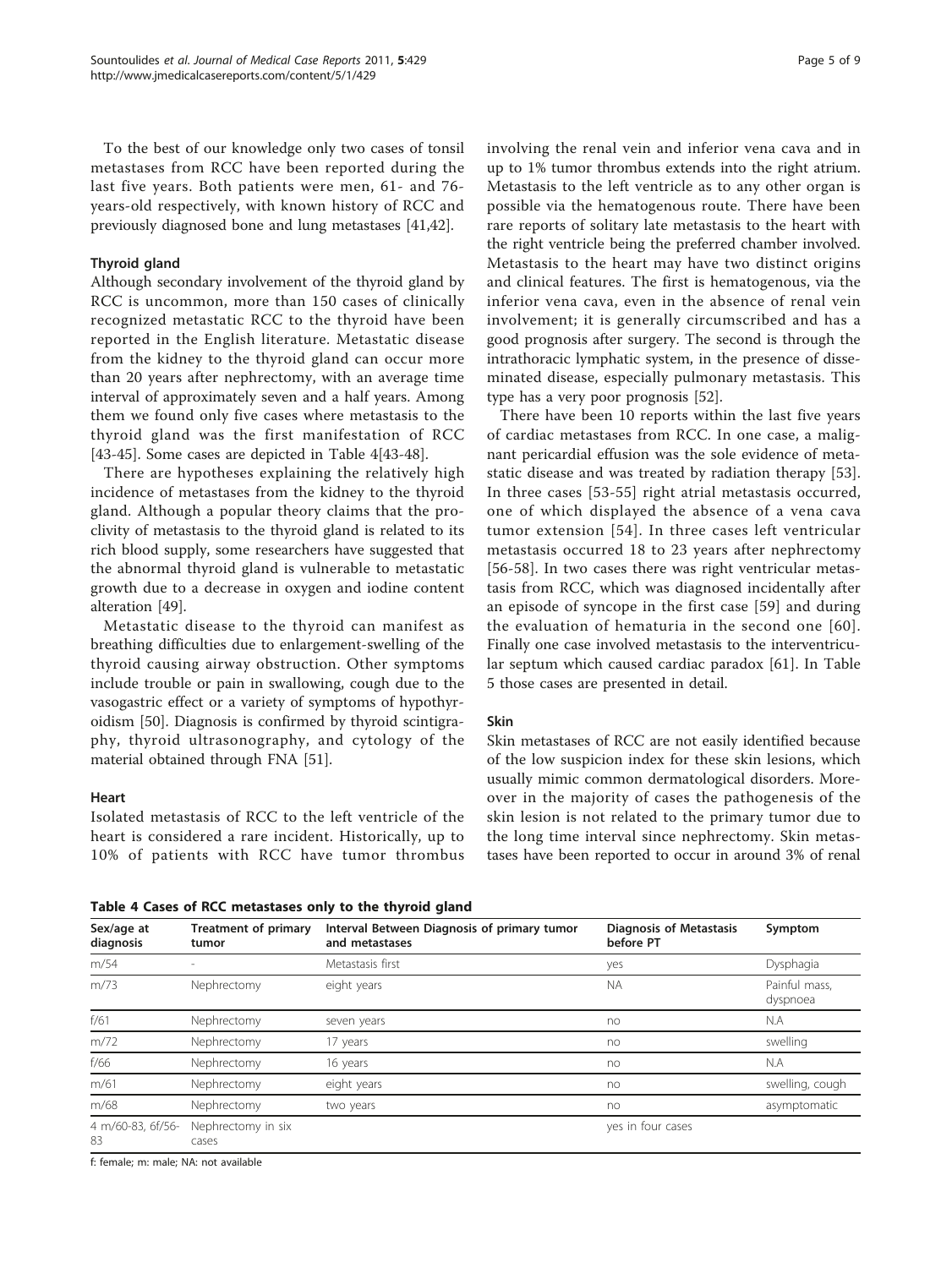| Sex/age at<br>diagnosis | Location                   | <b>Treatment of</b><br>primary tumor | Interval between diagnosis of<br>primary tumor and metastasis | Diagnosis of metastasis<br>before primary treatment | Presenting<br>symptoms                | <b>IVC</b><br>involvement |
|-------------------------|----------------------------|--------------------------------------|---------------------------------------------------------------|-----------------------------------------------------|---------------------------------------|---------------------------|
| f/67                    | Interverticular<br>septum  | Nephrectomy                          | three months                                                  | no                                                  | Dyspnea                               | N.A                       |
| m/50                    | Right atrium               | Nephrectomy                          | six years                                                     | no                                                  | Budd-Chiari<br>Syndrome               | Yes                       |
| m/59                    | Right<br>ventricle         |                                      | Metastasis first                                              | yes                                                 | Syncope                               | No                        |
| m/59                    | Pericardial,<br>myocardial | Nephrectomy                          | <b>NA</b>                                                     | no                                                  | Cardiac arrest                        | No                        |
| m/69                    | Left ventricle             | Nephrectomy                          | 23 years                                                      | no                                                  | <b>NA</b>                             | <b>NA</b>                 |
| m/65                    | Left ventricle             | Nephrectomy                          | 20 years                                                      | no                                                  | <b>NA</b>                             | NA.                       |
| m/50                    | Right atrium               | Nephrectomy                          | one year                                                      | No                                                  | Raynaud-like<br>phenomena,<br>fatique | No                        |
| f/59                    | Right atrium               |                                      | zero                                                          | synchronous                                         | NA.                                   | Yes                       |
| m/69                    | Left ventricle             | Nephrectomy                          | 18 years                                                      | <b>No</b>                                           | Shortness of<br>breath                | No.                       |
| m/55                    | Right<br>ventricle         |                                      | zero                                                          | synchronous                                         | Hematuria                             | <b>No</b>                 |

<span id="page-5-0"></span>Table 5 Cases with RCC metastasis to the heart, N

f: female; m: male; NA: not available

tumors. They are more common in males. Several cases of calvarial metastases as secondary lesions from RCC have been reported in the literature, but only five cases have been described concerning calvarial mass as the first clinical presentation of metastatic RCC [[62-64](#page-7-0)].

Skin metastases mainly occur in the head, neck and trunk, in that order. Skin metastases from RCC occur in most patients at a late stage of the disease, usually years after nephrectomy for an organ-confined tumor. However in some cases they may occur even before the renal tumor is diagnosed [[65\]](#page-7-0). Skin metastases are usually considered late manifestations of the disease, bearing a poor prognosis that is associated to synchronous visceral metastases in up to 90% of cases, resulting in tumorspecific survival of usually shorter than six months [[66-73\]](#page-7-0).

#### Ovaries-Uterus-Testis

Metastasis to the ovaries is thought to occur by retrograde venous embolization through the renal vein to the ovarian vessels. In an autopsy study, ovarian metastasis was found in 0.5% of cases of renal cancer. Metastasis through this pathway exploits the unique anatomy of the left renal and ovarian veins. It mandates incompetent gonadal veins to allow for retrograde venous blood flow. As a matter of fact, two thirds of reported cases arose from a left-sided lesion. Thus, it appears that the hallmark for the renal-ovarian axis is its unique venous anatomy. Only 21 cases of metastasis to the ovary from RCC have been reported in the literature (eight cases in the last five years). Out of these, 17 cases were metastasis of RCC of clear cell type. Six of these cases were diagnosed as primary ovarian clear cell cancer, while renal primary was diagnosed only after extensive investigations [\[74](#page-7-0)-[81](#page-8-0)].

Regarding the vagina and uterus, to our knowledge, there is one report in the literature of metastatic oncocytic papillary RCC to the endometrium in an 89-yearold woman presented with vaginal bleeding, one of vaginal metastasis from RCC and another one of cervical carcinoma in a 45-year-old woman [\[80,81\]](#page-8-0).

With regard to metastatic testicular involvement, the incidence of secondary testicular tumors ranges from 0.3% to 3.6% with the most frequent primary site being the prostate [[82](#page-8-0)]. Intrascrotal metastasis arising from RCC has also been reported [[83](#page-8-0)]. The pathologic diagnosis of RCC metastatic to the testis almost always reveals a clear cell tumor pathology [\[84\]](#page-8-0). To our knowledge only six cases of testicular metastases from RCC have been reported within the last five years, in one of the six, there was a contralateral chromophobe RCC metastatic to the testis, six years after nephrectomy [[85,86\]](#page-8-0).

### Muscle and joints

RCC metastatic to muscles is a very rare incident indeed. According to Satake et al., up until 2009 only 32 cases of skeletal muscle metastasis from RCC had been reported; our search added another three. The fact is that there are very few cases with muscle metastasis from RCC with each metastatic location comprising a unique case report [[87](#page-8-0),[88](#page-8-0)].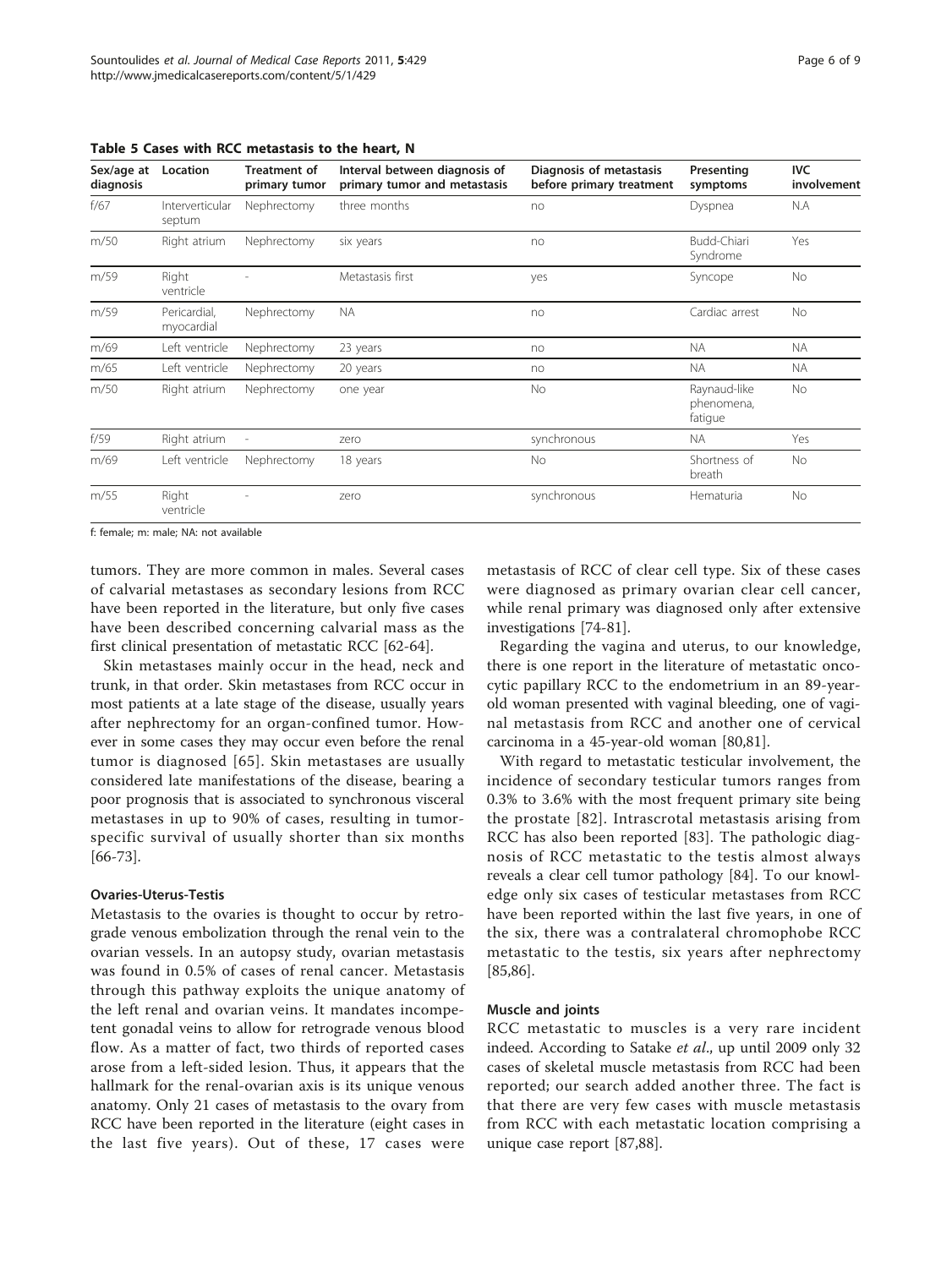<span id="page-6-0"></span>Only three cases of acute monarthritis secondary to asymptomatic RCC have been described. The patients were initially diagnosed with septic arthritis. However the finding of hot spots on isotope bone scans and biopsy samples showing secondary neoplasms confirmed the lesions to represent metastatic sites of RCCs. MRI has been proven helpful in delineating the features and extent of the muscle invasion by the tumor [\[88,89](#page-8-0)].

# Conclusions

RCC represents a potentially lethal cancer that is associated with aggressive behavior and has a propensity for metastatic spread. The patterns of metastases from RCCs are not yet defined with accuracy and, as a result, RCC has been associated with rare metastatic sites and occasionally atypical presenting symptoms from disseminated disease and distant metastatic sites.

The present review has focused on these rare incidences of metastatic spread of RCC to uncommon sites and organs both at the time of diagnosis of the primary tumor but also years after radical nephrectomy. This review is mainly based on published case reports relevant to the metastatic potential of RCC. This fact further highlights the significance of case reporting, especially in oncology where clinical trials or even large case series are not always available, as Dib et al. have very elegantly pointed out [\[90](#page-8-0)]. The contribution of case reporting should not be underestimated since many of our classical clinical teachings have originated from the observation of isolated "case reports".

#### Author details

<sup>1</sup>Department of Urology, General Hospital of Veria, Asomata Verias 59100, Veria, Greece. <sup>2</sup>Department of Radiology, General Hospital of Veria, Asomata Verias 59100, Veria, Greece. <sup>3</sup>Department of Urology, S Pio da Pietrelcina Hospital, Via C De Lellis 1, I-66054, Vasto, Italy.

#### Authors' contributions

PS and LC were responsible for the concept of the article and reviewed the final draft, LM reviewed the relevant papers and wrote the first draft of the paper. All authors have read and approved the final manuscript.

#### Competing interests

The authors declare that they have no competing interests.

Received: 17 December 2010 Accepted: 2 September 2011 Published: 2 September 2011

#### References

- 1. Jemal A, Siegel R, Ward E, Murray T, Xu J, Smigal C, Thun MJ: [Cancer](http://www.ncbi.nlm.nih.gov/pubmed/16514137?dopt=Abstract) [statistics 2006.](http://www.ncbi.nlm.nih.gov/pubmed/16514137?dopt=Abstract) CA Cancer J Clin 2006, 56(2):106-130.
- 2. Chen DY, Uzzo RG: [Evaluation and management of the renal mass.](http://www.ncbi.nlm.nih.gov/pubmed/21095421?dopt=Abstract) Med Clin North Am 2011, 95(1):179-189.
- 3. Hudes GR, Berkenblit A, Feingold J, Atkins MB, Rini BI, Dutcher J: [Clinical](http://www.ncbi.nlm.nih.gov/pubmed/19963097?dopt=Abstract) [trial experience with temsirolimus in patients with advanced renal cell](http://www.ncbi.nlm.nih.gov/pubmed/19963097?dopt=Abstract) [carcinoma.](http://www.ncbi.nlm.nih.gov/pubmed/19963097?dopt=Abstract) Semin Oncol 2009, 36(Suppl 3):S26-36.
- 4. Hudes G, Carducci M, Tomczak P, Dutcher J, Figlin R, Kapoor A, Staroslawska E, Sosman J, McDermott D, Bodrogi I, Kovacevic Z, Lesovoy V, Schmidt-Wolf IG, Barbarash O, Gokmen E, O'Toole T, Lustgarten S, Moore L,

Motzer RJ, Global ARCC Trial: [Temsirolimus, interferon alfa, or both for](http://www.ncbi.nlm.nih.gov/pubmed/17538086?dopt=Abstract) [advanced renal-cell carcinoma.](http://www.ncbi.nlm.nih.gov/pubmed/17538086?dopt=Abstract) N Engl J Med 2007, 356(22):2271-2281.

- 5. Mekhail TM, Abou-Jawde RM, Boumerhi G Malhi S, Wood L, Elson P, Bukowski R: [Validation and extension of the Memorial Sloan Kettering](http://www.ncbi.nlm.nih.gov/pubmed/15681528?dopt=Abstract) [prognostic factors model for survival in patients with previously](http://www.ncbi.nlm.nih.gov/pubmed/15681528?dopt=Abstract) [untreated renal metastatic renal cell carcinoma.](http://www.ncbi.nlm.nih.gov/pubmed/15681528?dopt=Abstract) J Clin Oncol 2005, 23(4):832-841.
- 6. Crotty TB, Farrow GM, Lieber MM: [Chromophobe cell renal carcinoma:](http://www.ncbi.nlm.nih.gov/pubmed/7637102?dopt=Abstract) [clinicopathological features of 50 cases.](http://www.ncbi.nlm.nih.gov/pubmed/7637102?dopt=Abstract) J Urol 1995, 154(3):964-967.
- 7. Thoenes W, Storkel S, Rumpelt HJ, Moll R, Baum HP, Werner S: [Chromophobe cell renal carcinoma and its variants-a report on 32 cases.](http://www.ncbi.nlm.nih.gov/pubmed/2459332?dopt=Abstract) J Pathol 1988, 155(4):277-287.
- 8. Kontak JA, Campbell SC: [Prognostic factors in renal cell carcinoma.](http://www.ncbi.nlm.nih.gov/pubmed/12953749?dopt=Abstract) Urol Clin North Am 2003, 30(3):467-480.
- 9. Oppenheimer SB: [Cellular basis of cancer metastasis: A review of](http://www.ncbi.nlm.nih.gov/pubmed/16730054?dopt=Abstract) [fundamentals and new advances.](http://www.ncbi.nlm.nih.gov/pubmed/16730054?dopt=Abstract) Acta Histochemica 2006, 108(5):327-334.
- 10. Podsypanina K, Du YC, Jechlinger M, Beverly LJ, Hambardzumyan D, Varmus H: [Seeding and propagation of untransformed mouse mammary](http://www.ncbi.nlm.nih.gov/pubmed/18755941?dopt=Abstract) [cells in the lung.](http://www.ncbi.nlm.nih.gov/pubmed/18755941?dopt=Abstract) Science 2008, 321(5897):1841-1844.
- 11. Kaplan RN, Riba RD, Zacharoulis S, Bramley AH, Vincent L, Costa C, MacDonald DD, Jin DK, Shido K, Kerns SA, Zhu Z, Hicklin D, Wu Y, Port JL, Altorki N, Port ER, Ruggero D, Shmelkov SV, Jensen KK, Rafii S, Lyden D: [VEGFR-1 positive haematopoietic bone marrow progenitors initiate the](http://www.ncbi.nlm.nih.gov/pubmed/16341007?dopt=Abstract) [pre-metastatic niche.](http://www.ncbi.nlm.nih.gov/pubmed/16341007?dopt=Abstract) Nature 2005, 438(7069):820-827.
- 12. Pritchyk KM, Schiff BA, Newkirk KA, Krowiak E, Deeb ZE: [Metastatic renal](http://www.ncbi.nlm.nih.gov/pubmed/12352670?dopt=Abstract) [cell carcinoma to the head and neck.](http://www.ncbi.nlm.nih.gov/pubmed/12352670?dopt=Abstract) Laryngoscope 2002, 112:1598-1601.
- 13. Sabatini P, Ducic Y: [Bilateral lacrimal gland masses: unusual case of](http://www.ncbi.nlm.nih.gov/pubmed/19344596?dopt=Abstract) [metastatic renal cell carcinoma.](http://www.ncbi.nlm.nih.gov/pubmed/19344596?dopt=Abstract) J Otolaryngol Head Neck Surg 2009, 38(1): E1-2.
- 14. Rodney AJ, Gombos DS, Fuller GN, Pagliaro LC, Tannir NM: [Choroidal and](http://www.ncbi.nlm.nih.gov/pubmed/19657240?dopt=Abstract) [conjunctival metastases from renal cell carcinoma.](http://www.ncbi.nlm.nih.gov/pubmed/19657240?dopt=Abstract) Am J Clin Oncol 2009, 32(4):448-449.
- 15. Shoaib KK, Haq IU, Ali K, Mukhtar MA, Nazir M: [Choroidal metastasis from](http://www.ncbi.nlm.nih.gov/pubmed/18760053?dopt=Abstract) [renal cell carcinoma presenting with cataract.](http://www.ncbi.nlm.nih.gov/pubmed/18760053?dopt=Abstract) J Coll Physicians Surg Pak 2008, 18(6):380-381.
- 16. Kurli M, Finger PT, Schneider S, Tena LB: [Eyelid-sparing adjuvant radiation](http://www.ncbi.nlm.nih.gov/pubmed/16679797?dopt=Abstract) [therapy for renal cell carcinoma.](http://www.ncbi.nlm.nih.gov/pubmed/16679797?dopt=Abstract) Ophthalmologica 2006, 220(3):198-200.
- 17. Seijas BP, Franco FL, Sastre RM, García AA, López-Cedrún Cembranos JL: [Metastatic renal cell carcinoma presenting as a parotid tumor.](http://www.ncbi.nlm.nih.gov/pubmed/15829877?dopt=Abstract) Oral Surg Oral Med Oral Pathol Oral Radiol Endod 2005, 99(5):554-557.
- 18. Spreafico R, Nicoletti G, Ferrario F, Scanziani R, Grasso M: [Parotid metastasis](http://www.ncbi.nlm.nih.gov/pubmed/19186459?dopt=Abstract) [from renal cell carcinoma: a case report and review of the literature.](http://www.ncbi.nlm.nih.gov/pubmed/19186459?dopt=Abstract) ACTA Otorhinolaryngologica Italica 2008, 28(5):266-268.
- 19. Dequanter D, Lothaire P, Andry AG: Secondary malignant tumors of the parotid. Otolaryngol Chir Cervicofac 2005, 122(1):18-20.
- 20. Kundu S, Eynon-Lewis NJ, Radcliffe GJ: [Extensive metastatic renal cell](http://www.ncbi.nlm.nih.gov/pubmed/11429075?dopt=Abstract) [carcinoma presenting as facial nerve palsy.](http://www.ncbi.nlm.nih.gov/pubmed/11429075?dopt=Abstract) J Laryngol Otol 2001, 115(6):488-490.
- 21. Gonçalves AC, Costa PG, Monteiro ML: [Inferior rectus muscle metastasis as](http://www.ncbi.nlm.nih.gov/pubmed/16936974?dopt=Abstract) [a presenting sign of renal cell carcinoma:case report.](http://www.ncbi.nlm.nih.gov/pubmed/16936974?dopt=Abstract) Arq Bras Oftalmol 2006, 69(3):435-438.
- 22. Mrena R, Leivo I, Passador-Santos F, Hagström J, Mäkitie AA: [Histopathological findings in parotid gland metastases from renal cell](http://www.ncbi.nlm.nih.gov/pubmed/18438681?dopt=Abstract) [carcinoma.](http://www.ncbi.nlm.nih.gov/pubmed/18438681?dopt=Abstract) Eur Arch Otorhinolaryngol 2008, 265(9):1005-1009.
- 23. Pomar Blanco P, Martín Villares C, San Román Carbajo J, Tapia Risueño M, Fernández Pello M: [Metastasis to the parotid gland.](http://www.ncbi.nlm.nih.gov/pubmed/16503033?dopt=Abstract) Acta Otorrinolaringol Esp 2006, 57(1):47-50.
- Andreadis D, Nomikos A, Barbatis C: [Metastatic renal clear cell carcinoma](http://www.ncbi.nlm.nih.gov/pubmed/17607380?dopt=Abstract) [in the parotid gland: a study of immunohistochemical profile and cell](http://www.ncbi.nlm.nih.gov/pubmed/17607380?dopt=Abstract) [adhesion molecules \(CAMs\) expression in two cases.](http://www.ncbi.nlm.nih.gov/pubmed/17607380?dopt=Abstract) Pathol Oncol Res 2007, 13(2):161-165.
- 25. Spreafico R, Nicoletti G, Ferrario F, Scanziani R, Grasso M: [Parotid metastasis](http://www.ncbi.nlm.nih.gov/pubmed/19186459?dopt=Abstract) [from renal cell carcinoma:a case report and review of the literature.](http://www.ncbi.nlm.nih.gov/pubmed/19186459?dopt=Abstract) ACTA Otorhinolaryngol Ital 2008, 28(5):266-268.
- 26. Moudouni SM, Tliqui M, Doublet JD, Haab F, Gattegno B, Thibault P: [Late](http://www.ncbi.nlm.nih.gov/pubmed/16734864?dopt=Abstract) [metastasis of renal cell carcinoma to the submaxillary gland 10 years](http://www.ncbi.nlm.nih.gov/pubmed/16734864?dopt=Abstract) [after radical nephrectomy.](http://www.ncbi.nlm.nih.gov/pubmed/16734864?dopt=Abstract) Int J Urol 2006, 13(4):431-432.
- Lai G, Nemolato S, Lecca S, Parodo G, Medda C, Faa G: [The role of](http://www.ncbi.nlm.nih.gov/pubmed/19109100?dopt=Abstract) [immunohistochemistry in the diagnosis of hyalinizing clear cell](http://www.ncbi.nlm.nih.gov/pubmed/19109100?dopt=Abstract) [carcinoma of the minor salivary gland: a case report.](http://www.ncbi.nlm.nih.gov/pubmed/19109100?dopt=Abstract) Eur J Histochem 2008, 52(4):251-254.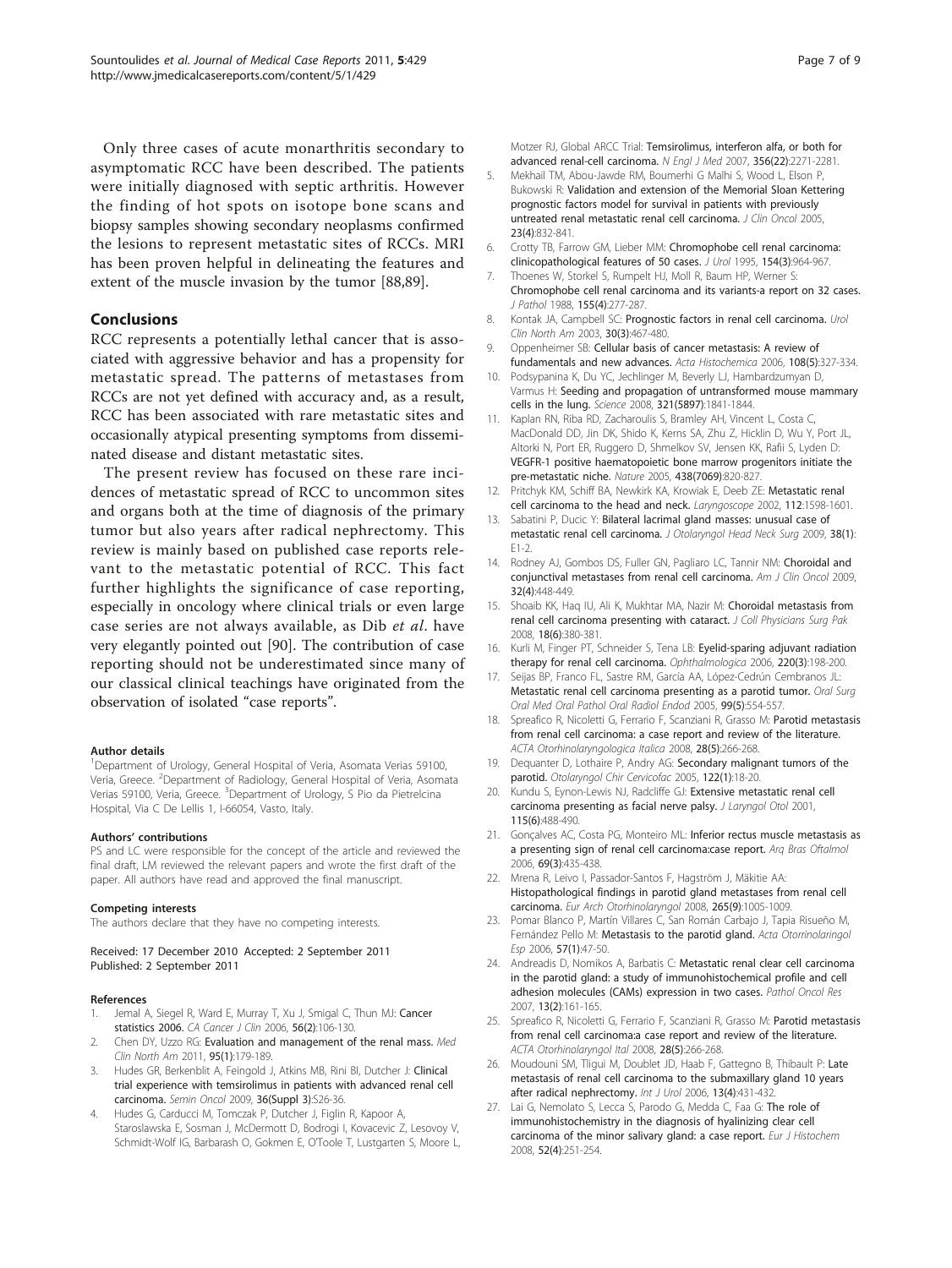- <span id="page-7-0"></span>28. Torres Muros B, Solano Romero JR, Rodríguez Baró JG, Bonilla Parrilla R: [Maxillary sinus metastasis of renal cell carcinoma.](http://www.ncbi.nlm.nih.gov/pubmed/17175938?dopt=Abstract) Actas Urol Esp 2006, 30(9):954-957.
- 29. Lee HM, Kang HJ, Lee SH: [Metastatic renal cell carcinoma presenting as](http://www.ncbi.nlm.nih.gov/pubmed/14986018?dopt=Abstract) [epistaxis.](http://www.ncbi.nlm.nih.gov/pubmed/14986018?dopt=Abstract) Eur Arch Otorhinolaryngol 2005, 262(1):69-71.
- 30. Brener ZZ, Zhuravenko I, Jacob CE, Bergman M: [An unusual presentation](http://www.ncbi.nlm.nih.gov/pubmed/17210603?dopt=Abstract) [of renal cell carcinoma with late metastases to the small intestine,](http://www.ncbi.nlm.nih.gov/pubmed/17210603?dopt=Abstract) [thyroid gland, nose and skull base.](http://www.ncbi.nlm.nih.gov/pubmed/17210603?dopt=Abstract) Nephrol Dial Transplant 2007, 22(3):930-932.
- 31. Sawazaki H, Segawa T, Yoshida K, Kawahara T, Inoue T, Soda T, Kanba T, Yoshimura K, Takahashi T, Nakamura E, Nishiyama H, Ito N, Kamoto T, Ogawa O: [Bilateral maxillary sinus metastasis of renal cell carcinoma: a](http://www.ncbi.nlm.nih.gov/pubmed/17515072?dopt=Abstract) [case report.](http://www.ncbi.nlm.nih.gov/pubmed/17515072?dopt=Abstract) Hinyokika Kiyo 2007, 53(4):231-234.
- 32. Kamiński B, Kobiorska-Nowak J, Bień S: [Distant metastases to nasal cavities](http://www.ncbi.nlm.nih.gov/pubmed/18837216?dopt=Abstract) [and paranasal sinuses, from the organs outside the head and neck.](http://www.ncbi.nlm.nih.gov/pubmed/18837216?dopt=Abstract) Otolaryngol Pol 2008, 62(4):422-425.
- 33. Duque-Fisher CS, Casiano R, Vélez-Hoyos A, Londoño-Bustamented AF: [Metastasis to the sinonasal region.](http://www.ncbi.nlm.nih.gov/pubmed/19909719?dopt=Abstract) Acta Otorrinolaringol Esp 2009, 60(6):428-431.
- 34. Yoshitomi I, Kawasaki G, Mizuno A, Nishikido M, Hayashi T, Fujita S, Ikeda T: Lingual metastasis as an initial presentation of renal cell carcinoma. Med Oncol 2010.
- 35. Azam F, Abubakerr M, Gollins S: [Tongue metastasis as an initial](http://www.ncbi.nlm.nih.gov/pubmed/18657269?dopt=Abstract) [presentation of renal cell carcinoma: a case report and literature review.](http://www.ncbi.nlm.nih.gov/pubmed/18657269?dopt=Abstract) J Med Case Reports 2008, 2:249.
- 36. Cochrane TJ, Cheng L, Crean S: [Renal cell carcinoma: A rare metastasis to](http://www.ncbi.nlm.nih.gov/pubmed/16700276?dopt=Abstract) the tongue–[a case report.](http://www.ncbi.nlm.nih.gov/pubmed/16700276?dopt=Abstract) Dent Update 2006, 33(3):186-187.
- 37. Ziari M, Shen S, Amato RJ, Teh BS: [Metastatic renal cell carcinoma to the](http://www.ncbi.nlm.nih.gov/pubmed/16413371?dopt=Abstract) [nose and ethmoid sinus.](http://www.ncbi.nlm.nih.gov/pubmed/16413371?dopt=Abstract) Urology 2006, 67(1):199.
- 38. Basely M, Bonnel S, Maszelin P, Verdalle P, Bussy E, de Jaureguiberry JP: [A](http://www.ncbi.nlm.nih.gov/pubmed/19692815?dopt=Abstract) [rare presentation of metastatic renal clear cell carcinoma to the tongue](http://www.ncbi.nlm.nih.gov/pubmed/19692815?dopt=Abstract) [seen on FDG PET.](http://www.ncbi.nlm.nih.gov/pubmed/19692815?dopt=Abstract) Clin Nucl Med 2009, 34(9):566-569.
- 39. Torres-Carranza E, Garcia-Perla A, Infante-Cossio P, Belmonte-Caro R, Loizaga-Iriondo JM, Gutierrez-Perez JL: [Airway obstruction due to](http://www.ncbi.nlm.nih.gov/pubmed/16504856?dopt=Abstract) [metastatic renal cell carcinoma to the tongue.](http://www.ncbi.nlm.nih.gov/pubmed/16504856?dopt=Abstract) Oral Surg Oral Med Oral Pathol Oral Radiol Endod 2006, 101(3):e76-78.
- 40. Stańczyk R, Omulecka A, Pajor A: [A case of renal clear cell carcinoma](http://www.ncbi.nlm.nih.gov/pubmed/16821552?dopt=Abstract) [metastasis to the oropharynx.](http://www.ncbi.nlm.nih.gov/pubmed/16821552?dopt=Abstract) Otolaryngol Pol 2006, 60(1):97-100.
- 41. Massaccesi M, Morganti AG, Serafini G, Di Lallo A, Deodato F, Picardi V, Scambia G: [Late tonsil metastases from renal cell cancer: a case report.](http://www.ncbi.nlm.nih.gov/pubmed/19856668?dopt=Abstract) Tumori 2009, 95(4):521-524.
- 42. Miah MS, White SJ, Oommen G, Birney E, Majumdar S: Late simultaneous metastasis of renal cell carcinoma to the submandibular and thyroid glands seven years after radical nephrectomy. Int J Otolaryngol 2010.
- 43. Bugalho MJ, Mendonça E, Costa P, Santos JR, Silva E, Catarino AL, Sobrinho LG: [A multinodular goiter as the initial presentation of a renal](http://www.ncbi.nlm.nih.gov/pubmed/17067398?dopt=Abstract) [cell carcinoma harbouring a novel VHL mutation.](http://www.ncbi.nlm.nih.gov/pubmed/17067398?dopt=Abstract) BMC Endocrine Disorders 2006, 6:6.
- 44. Nixon JI, Whitcher M, Glick J, Palmer LF, Shaha RA, Shah PJ, Patel GS, Ganly I: [Surgical management of metastases to the thyroid gland.](http://www.ncbi.nlm.nih.gov/pubmed/21046263?dopt=Abstract) Ann Surg Oncol 2011, 18(3):800-804.
- 45. Lee WM, Batoroev KY, Odashiro NA, Nguyen G: [Solitary metastatic cancer](http://www.ncbi.nlm.nih.gov/pubmed/17263878?dopt=Abstract) [to the thyroid: a report of five cases with fine-needle aspiration](http://www.ncbi.nlm.nih.gov/pubmed/17263878?dopt=Abstract) [cytology.](http://www.ncbi.nlm.nih.gov/pubmed/17263878?dopt=Abstract) CytoJournal 2007, 4:5.
- 46. Dionigi G, Uccella S, Gandolfo M, Lai A, Bertocchi V, Rovera F, Tanda ML: [Solitary intrathyroidal metastasis of renal clear cell carcinoma in a toxic](http://www.ncbi.nlm.nih.gov/pubmed/19014412?dopt=Abstract) [substernal multinodular goiter.](http://www.ncbi.nlm.nih.gov/pubmed/19014412?dopt=Abstract) Thyroid Res 2008, 1:6.
- 47. Duggal NM, Horattas MC: [Metastatic renal cell carcinoma to the thyroid](http://www.ncbi.nlm.nih.gov/pubmed/19095607?dopt=Abstract) [gland.](http://www.ncbi.nlm.nih.gov/pubmed/19095607?dopt=Abstract) Endocr Pract 2008, 14(8):1040-1046.
- 48. Bohn OL, de las Casas LE, Leon ME: [Tumor-to-tumor metastasis: Renal cell](http://www.ncbi.nlm.nih.gov/pubmed/20596854?dopt=Abstract) [carcinoma metastatic to papillary carcinoma of thyroid-report of a case](http://www.ncbi.nlm.nih.gov/pubmed/20596854?dopt=Abstract) [and review of the literature.](http://www.ncbi.nlm.nih.gov/pubmed/20596854?dopt=Abstract) Head Neck Pathol 2009, 3(4):327-330.
- 49. Testini M, Lissidini G, Gurrado A, Lastilla G, Ianora AS, Fiorella R: [Acute](http://www.ncbi.nlm.nih.gov/pubmed/18252002?dopt=Abstract) [airway failure secondary to thyroid metastasis from renal carcinoma.](http://www.ncbi.nlm.nih.gov/pubmed/18252002?dopt=Abstract) World J Surg Oncol 2008, 6:14.
- 50. Garfield DH, Hercbergs A, Davis PJ: [Re: Hypothyroidism in patients with](http://www.ncbi.nlm.nih.gov/pubmed/17565154?dopt=Abstract) [metastatic renal cell carcinoma treated with sunitinib.](http://www.ncbi.nlm.nih.gov/pubmed/17565154?dopt=Abstract) J Natl Cancer Inst 2007, 99(12):975-976, author reply 976-977.
- 51. Buła G, Waler J, Niemiec A, Koziołek H, Bichalski W, Gawrychowski J: [Diagnosis of metastatic tumours to the thyroid gland by fine needle](http://www.ncbi.nlm.nih.gov/pubmed/21049452?dopt=Abstract) [aspiration biopsy.](http://www.ncbi.nlm.nih.gov/pubmed/21049452?dopt=Abstract) Endokrynol Pol 2010, 61(5):427-429.
- 52. Zustovich F, Gottardo F, De Zorzi L, Cecchetto A, Dal Bianco M, Mauro E, Cartei G: Cardiac metastasis from renal cell carcinoma without inferior vena involvement: a review of the literature based on a case report. Two different patterns of spread? Clin Oncol 2008, 13(3):271-274.
- 53. Marangoni G, O'Sullivan A, Ali A, Faraj W, Heaton N: [Budd-Chiari syndrome](http://www.ncbi.nlm.nih.gov/pubmed/20525562?dopt=Abstract) [secondary to caval recurrence of renal cell carcinoma.](http://www.ncbi.nlm.nih.gov/pubmed/20525562?dopt=Abstract) Hepatobiliary Pancreat Dis Int 2010, 9(3):321-324.
- 54. Selçuk P, Ayhan E, Gökhan K: Massive right atrial metastasis from renal cell carcinoma without inferior vena cava involvement. Arch Turk Soc Cardiol 2009, 37(5):358-360.
- 55. Anis A, Maldjian P, Klapholz M, Saric M: [Renal cell carcinoma with](http://www.ncbi.nlm.nih.gov/pubmed/18987762?dopt=Abstract) [extension to the heart.](http://www.ncbi.nlm.nih.gov/pubmed/18987762?dopt=Abstract) Can J Cardiol 2008, 24(11):860.
- 56. Talukdera MQ, Deoa SV, Maleszewskib JJ, Parka SJ, Talukder MQ: [Late](http://www.ncbi.nlm.nih.gov/pubmed/20847070?dopt=Abstract) [isolated metastasis of renal cell carcinoma in the left 5 ventricular](http://www.ncbi.nlm.nih.gov/pubmed/20847070?dopt=Abstract) [myocardium.](http://www.ncbi.nlm.nih.gov/pubmed/20847070?dopt=Abstract) Interact Cardiovasc Thorac Surg 2010, 11(6):814-816.
- 57. Bradley MS, Bolling FS: [Late renal cell carcinoma metastasis to the left](http://www.ncbi.nlm.nih.gov/pubmed/7598599?dopt=Abstract) [ventricular outflow tract.](http://www.ncbi.nlm.nih.gov/pubmed/7598599?dopt=Abstract) Ann Thorac Surg 1995, 60(1):204-206.
- 58. Aburto J, Bruckner AB, Blackmon HS, Beyer AE, Reardon JM: [Renal cell](http://www.ncbi.nlm.nih.gov/pubmed/19436786?dopt=Abstract) [carcinoma metastatic to the left ventricle.](http://www.ncbi.nlm.nih.gov/pubmed/19436786?dopt=Abstract) Tex Heart Inst J 2009, 36(1):48-49.
- 59. Alghamdi A, Tam J: [Cardiac metastasis from a renal cell carcinoma.](http://www.ncbi.nlm.nih.gov/pubmed/17151773?dopt=Abstract) Can J Cardiol 2006, 22(14):1231-1232.
- 60. Otahbachi M, Çevik C, Sutthiwan P: [Right ventricle and tricuspid valve](http://www.ncbi.nlm.nih.gov/pubmed/19666422?dopt=Abstract) [metastasis in a patient with renal cell.](http://www.ncbi.nlm.nih.gov/pubmed/19666422?dopt=Abstract) Anadolu Kardiyol Derg 2009, 9(4): E11-12.
- 61. Osman F, Geh JI, Griffith MJ: [An unusual cause of cardiac paradox.](http://www.ncbi.nlm.nih.gov/pubmed/16784896?dopt=Abstract) Eur J Echocardiogr 2007, 8(2):91-92.
- 62. Gaetani P, Di Ieva A, Colombo P, Tancioni F, Aimar E, Debernardi A, Baena RR: [Calvarial metastases as clinical presentation of renal cell](http://www.ncbi.nlm.nih.gov/pubmed/15885394?dopt=Abstract) [carcinoma: report of two cases and review of the literature.](http://www.ncbi.nlm.nih.gov/pubmed/15885394?dopt=Abstract) Clin Neurol Neurosurg 2005, 107(4):329-333.
- 63. Cohen PR: [Metastatic tumors to the nail unit: subungual metastases.](http://www.ncbi.nlm.nih.gov/pubmed/11277898?dopt=Abstract) Dermatol Surg 2001, 27(3):280-293.
- 64. Martínez-Rodríguez R, Rodríguez-Escovar F, Bujons Tur A, Maroto P, Palou J, Villavicencio H: [Skin metastasis during follow-up of a clear cell renal](http://www.ncbi.nlm.nih.gov/pubmed/18405035?dopt=Abstract) [carcinoma.](http://www.ncbi.nlm.nih.gov/pubmed/18405035?dopt=Abstract) Arch Esp Urol 2008, 61(1):80-82.
- 65. Porter AN, Anderson LH, Al-Dujaily S: [Renal cell carcinoma presenting as a](http://www.ncbi.nlm.nih.gov/pubmed/16968548?dopt=Abstract) [solitary cutaneous facial metastasis: case report and review of the](http://www.ncbi.nlm.nih.gov/pubmed/16968548?dopt=Abstract) [literature.](http://www.ncbi.nlm.nih.gov/pubmed/16968548?dopt=Abstract) Int Semin Surg Oncol 2006, 3:27.
- 66. García Torrelles M, Beltrán Armada JR, Verges Prosper A, Santolaya García JI, Espinosa Ruiz JJ, Tarín Planes M, Sanjuán de Laorden C: [Skin metastases](http://www.ncbi.nlm.nih.gov/pubmed/17711177?dopt=Abstract) [from a renal cell carcinoma.](http://www.ncbi.nlm.nih.gov/pubmed/17711177?dopt=Abstract) Actas Urol Esp 2007, 31(5):556-558.
- 67. Arrabal-Polo MA, Arias-Santiago SA, Aneiros-Fernandez J, Burkhardt-Perez P, Arrabal-Martin M, Naranjo-Sintes R: Cutaneous metastases in renal cell carcinoma: a case report. Cases J 2009, 25(2):7948.
- 68. Jilani G, Mohamed D, Wadia H, Ramzi K, Meriem J, Houssem L, Samir G, Ben Nawfel R: [Cutaneous metastasis of renal cell carcinoma through](http://www.ncbi.nlm.nih.gov/pubmed/21199636?dopt=Abstract) [percutaneous fine needle aspiration biopsy: case report.](http://www.ncbi.nlm.nih.gov/pubmed/21199636?dopt=Abstract) Dermatol Online J 2010, 16(2):10
- 69. Kouroupakis D, Patsea E, Sofras F, Apostolikas N: [Renal cell carcinoma](http://www.ncbi.nlm.nih.gov/pubmed/7613792?dopt=Abstract) [metastases to the skin: a not so rare case?](http://www.ncbi.nlm.nih.gov/pubmed/7613792?dopt=Abstract) Br J Urol 1995, 75(5):583-585.
- 70. Koga S, Tsuda S, Nishikido M, Matsuya F, Saito Y, Kanetake H: [Renal cell](http://www.ncbi.nlm.nih.gov/pubmed/10928130?dopt=Abstract) [carcinoma metastatic to the skin.](http://www.ncbi.nlm.nih.gov/pubmed/10928130?dopt=Abstract) Anticancer Res 2000, 20(3B):1939-1940.
- 71. Sarma DP, Wang JF, McAllister MV, Wang B, Shehan JM: [Possible](http://www.ncbi.nlm.nih.gov/pubmed/19094858?dopt=Abstract) [implantation carcinoma of the scalp following craniotomy for metastatic](http://www.ncbi.nlm.nih.gov/pubmed/19094858?dopt=Abstract) [renal cell carcinoma.](http://www.ncbi.nlm.nih.gov/pubmed/19094858?dopt=Abstract) Dermatol Online J 2008, 14(6):20.
- 72. Onak Kandemir N, Barut F, Yılmaz K, Tokgoz H, Hosnuter M, Ozdamar SO: Renal cell carcinoma presenting with cutaneous metastasis: a case report. Case Report Med 2010.
- 73. Johnson RP, Krauland K, Owens NM, Peckham S: [Renal medullary carcinoma](http://www.ncbi.nlm.nih.gov/pubmed/21048487?dopt=Abstract) [metastatic to the scalp.](http://www.ncbi.nlm.nih.gov/pubmed/21048487?dopt=Abstract) Am J Dermatopathol 2011, 33(1):e11-13.
- 74. Kato S, Nishino Y, Ito Y, Takeuchi T, Ban Y, Uno H: [Renal cell carcinoma](http://www.ncbi.nlm.nih.gov/pubmed/17176869?dopt=Abstract) [metastatic to the ovary.](http://www.ncbi.nlm.nih.gov/pubmed/17176869?dopt=Abstract) Hinyokika Kiyo 2006, 52(11):859-862.
- 75. Toquero L, Aboumarzouk MO, Abbasi Z: Renal cell carcinoma metastasis to the ovary: a case report. Cases J 2009, 14(2):7472.
- 76. Albrizio M, La Fianza A, Gorone MS: Bilateral metachronous ovarian metastases from clear cell renal carcinoma: a case report. Cases J 2009, 5(2):7083.
- 77. Stolnicu S, Borda A, Radulescu D, Puscasiu L, Berger N, Nogales FF: [Metastasis from papillary renal cell carcinoma masquerading as primary](http://www.ncbi.nlm.nih.gov/pubmed/17905525?dopt=Abstract) [ovarian clear cell tumor.](http://www.ncbi.nlm.nih.gov/pubmed/17905525?dopt=Abstract) Pathol Res Pract 2007, 203(11):819-822.